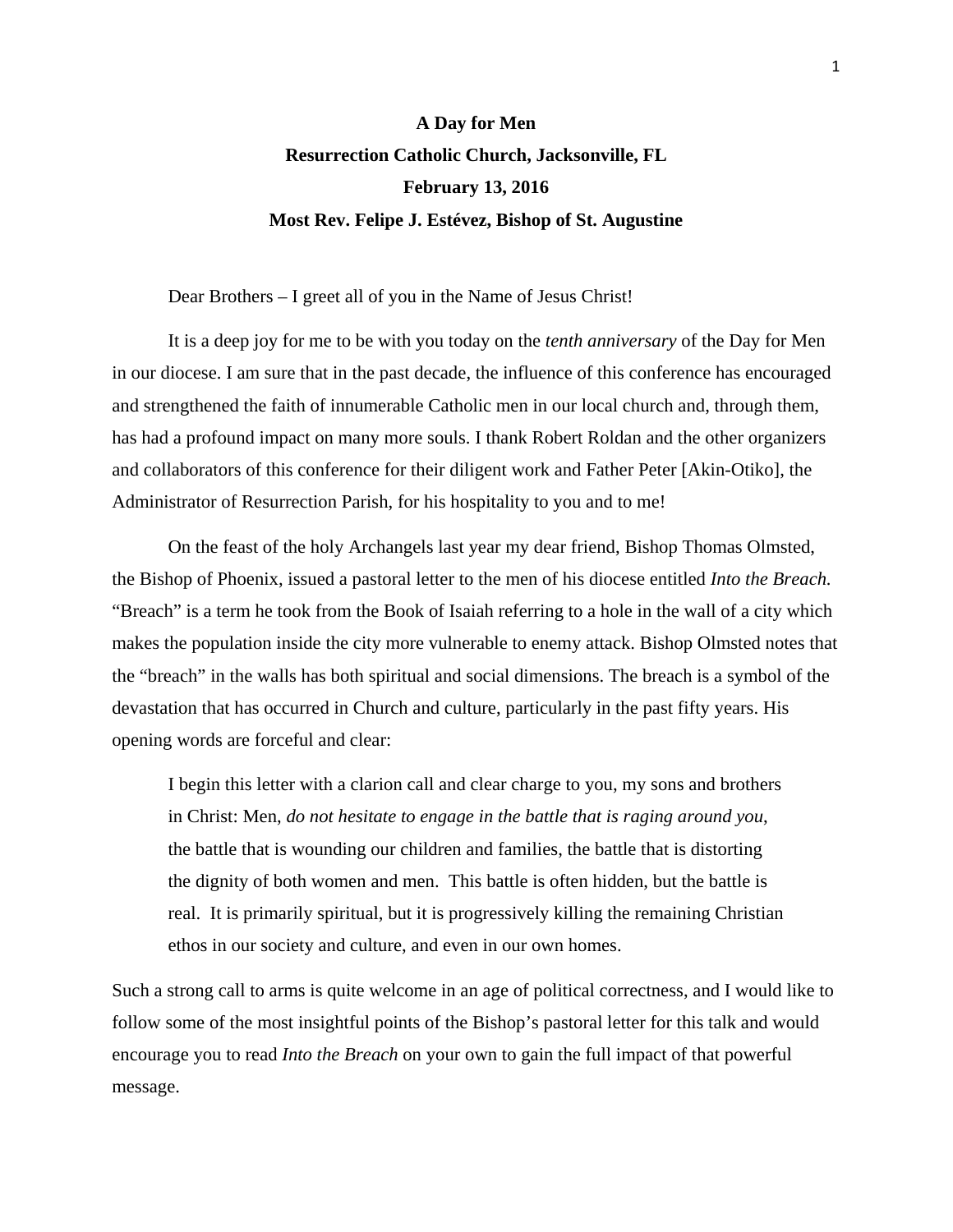For starters, why does the Bishop address his letter only to men? Isn't *everyone* affected by the devastation of culture and church?

 If I understand him correctly, Bishop Olmsted wants to encourage men to assume once again their God-given responsibilities to be protectors of people and of sacred institutions like marriage, family, and the Church. Men have a special role and duty to protect the vulnerable and those under attack. If you think about it, our society holds in high regard the man who defends and sacrifices himself for the sake of those who are being treated unjustly. We see this theme repeated over and over again in literature and movies, to the point where the image of the man who steps into the breach to save the helpless becomes the very definition of the "hero."

 This was displayed very clearly in the recent movie called *13 Hours: The Secret Soldiers of Benghazi*. You don't need to have seen the movie to understand the story of heroic manhood that it recounted. On the most basic level, the six security contractors who responded to the attack on the U.S. Embassy in Libya in 2012 were trained military men who refused to remain on the sidelines when innocent lives were at stake. When the normal security forces failed, these men disobeyed orders to stand down and "stepped into the breach" to defend against the violence of an aggressive force. They saved the lives of thirty people at the cost of two of their six companions. The movie's advertising contained the phrase: "When everything went wrong, six men had the courage to do what was right." In other words, *courage and truth* go together in the life of any real hero. The story is a modern tale of extreme heroism; a tale of men who sacrificed themselves for the sake of others.

 There was, however, another struggle which is shown as the sub-theme of the movie. On a deeper level, the "secret soldiers" were all family men whose love and commitment to their families conflicted dramatically with the amount of time they spent out of the country. Surely every father and husband knows this feeling of inner conflict when he is away from his family, even for legitimate reasons. During the film, the men are shown calling home on their phones and devices to talk to their families, and they often expressed deep anguish at how they were missing the most important moments in their kids' lives while they were off in another country "on mission" for the government. The movie accurately portrays the struggle that these men felt at being caught between two separate demands on their heroism.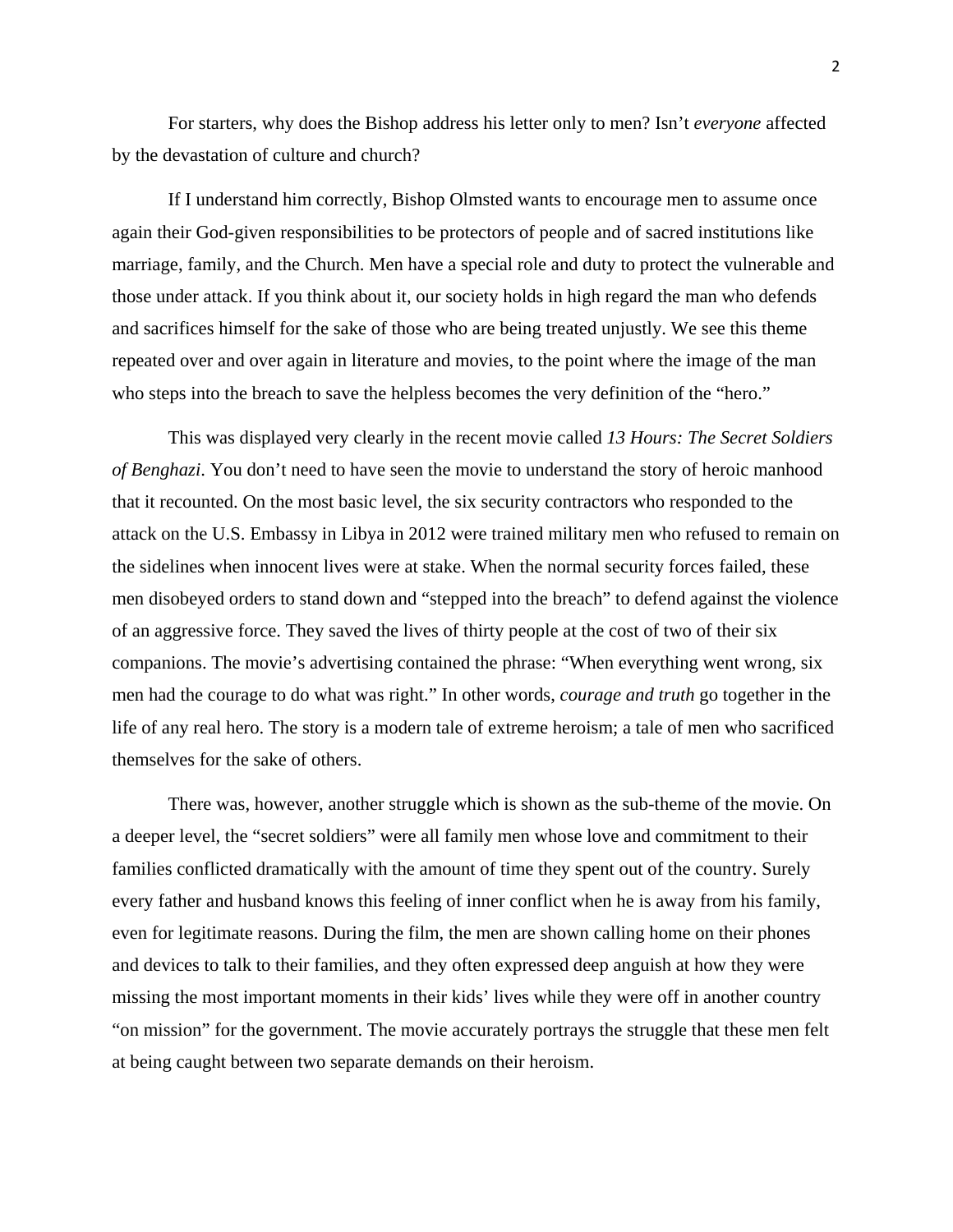At the very end of the movie, the viewer is told the story of the real-life heroes of Benghazi: after the brutal conflict, three of the four survivors left the clandestine service in order to dedicate themselves more fully to their families. The fourth hero stayed in the service, but he did so on a limited basis. If the movie was about men who "had the courage to do what was right" in Benghazi, this was all the more true when the men gave up service of a *government* in order to serve the higher demands of a *Kingdom*.

Whether intended or not, the movie showed the transformation that must take place in the heart of every man in order for him to fulfill his destiny of heroic manhood. True masculinity is not expressed so much in the heroic deeds of a warrior during a crisis – as much as these are needed at times. It is expressed in the way a man serves the needs of others in the ordinary circumstances of life. The transformation from a man's focus on himself and his capacities to a *focus on others* is the journey of true manhood and indeed the journey of a lifetime. Some arrive at that transformation through the testing of faith and others arrive at it through traumatic events which teach them what values are most important in life. The point is that even though the reallife warriors left the service of their country, they didn't leave the battlefield. These men only *traded battlefields*. In fact, we can say that they entered a more important and vital field of battle, which is the struggle for souls, the battle for their marriages and families, the fight to be faithful to the most important realities in life. And that is the fight that has an eternal dimension.

That is the battle that Bishop Olmsted so accurately calls us to. As evidence of this ongoing warfare, the Bishop cites several frightening statistics that are relevant to us: 14 million people have left the Catholic Church since the year 2000. (That's nearly a million a year.) Infant baptisms have declined by 28% and Catholic marriages have fallen by a shocking 41%. St. Paul says that we are not fighting against flesh and blood but against the principalities and powers of darkness (cf. Eph 6:11-17) that seek to undermine the work of God's Kingdom, and that is very evident in our Church and society today.

That is the spiritual, "hidden battle" that Bishop Olmsted refers to, but there is also plenty of evidence of cultural destruction around us that indicates a *climate of warfare* in which we and our families are immersed. And the problems are intensifying. As we know, all Christian prayer, instruction, and Scripture reading have been prohibited in our public schools since the early 1960s, and now it is increasingly difficult to make any reference to God whatsoever in the public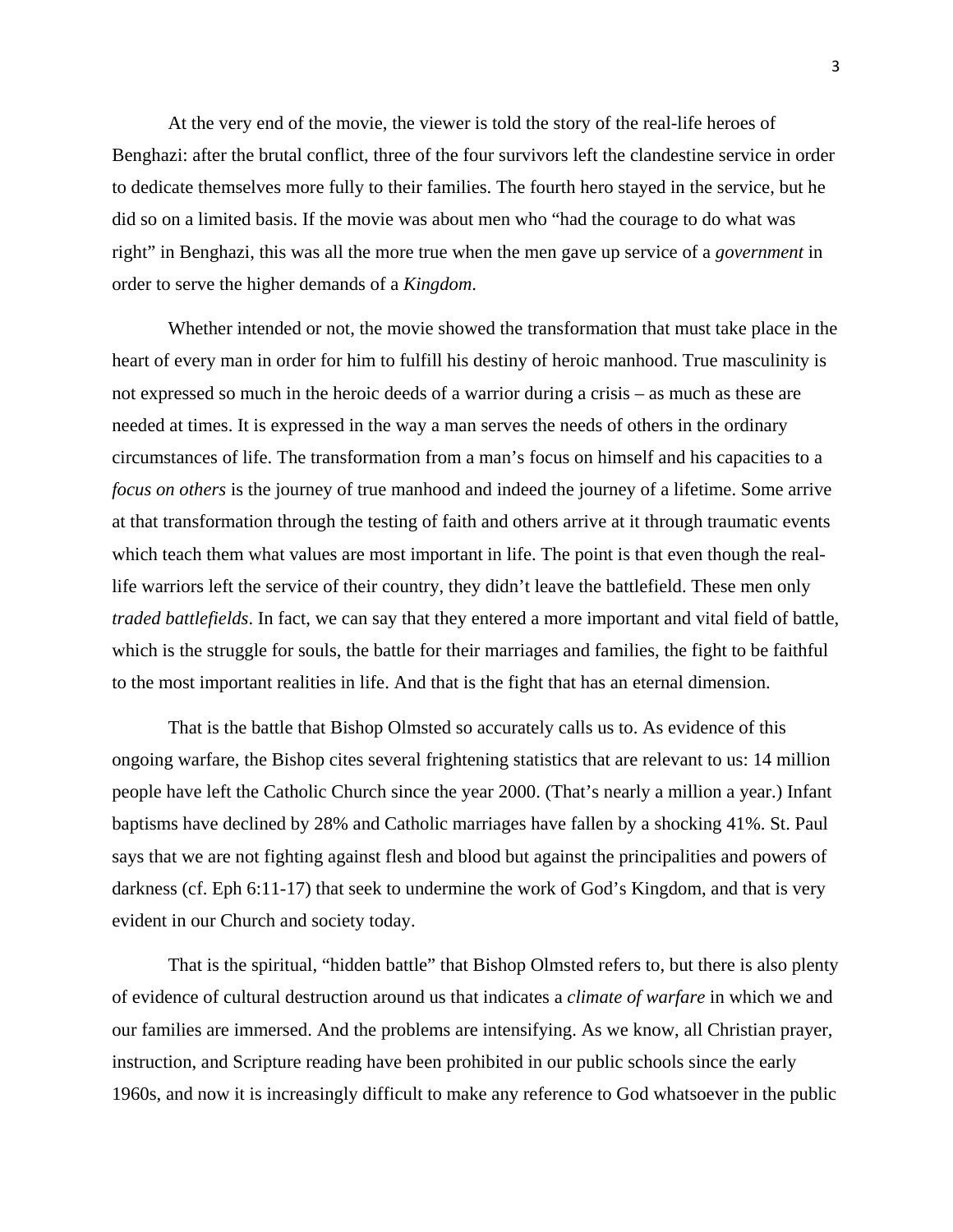square. In 1966, Hollywood rejected its own censorship code with the result that several subsequent generations have been exposed to a tidal wave of impure graphic imagery and themes that have truly deprived our culture of its innocence. Abortion, of course, has been legal for over forty years with all the human destruction that this evil entails, and now Planned Parenthood is selling body parts from aborted babies with impunity. Last year, the Supreme Court made socalled "gay marriage" the law of the land in all fifty states. We could supply much more evidence of the ongoing warfare on family and faith in our society, but there is no need to belabor the point. We have all seen the culture of death and the culture of hedonism *up close* during the course of our lives.

What we *do* need, however, is encouragement to stand up and fight for our values and rights. We need messages of hope and joy and positive role models that will strengthen us to live as Catholic Men despite all the spiritual and cultural problems of our society. We need to learn how to stand in the breach and protect the things and people that really matter to us. But in order to do that, we need to know what it means to be Catholic Men, because it is men of true Christian faith that make a difference in any society, as history well attests.

Returning to Bishop Olmsted's letter, he says that being a Catholic Man is first and foremost a call to imitate "*THE* man" Jesus Christ, whose very human nature and life on earth was a perfect revelation of the Father. Isn't it interesting that, of all the images that God could have used to reveal Himself, He adopted the image of "Father" as the primary example of His essential nature? Jesus was intimately aware that His mission was to bring us into communion with the Father. He spoke of the Father in such familiar terms that many accused Him of blasphemy, but yet, Jesus was the only one who could show us the Father. He was the only one who had "seen" the Father *face-to-face*, so to speak. In the letter to the Colossians St. Paul writes of Jesus in terms that show how perfectly identified Jesus is with the Father Himself:

He is the image of the invisible God, the firstborn of all creation. For in him were created all things in heaven and on earth, the visible and the invisible, whether thrones or dominions or principalities or powers; all things were created through him and for him. (Col 1:15-16)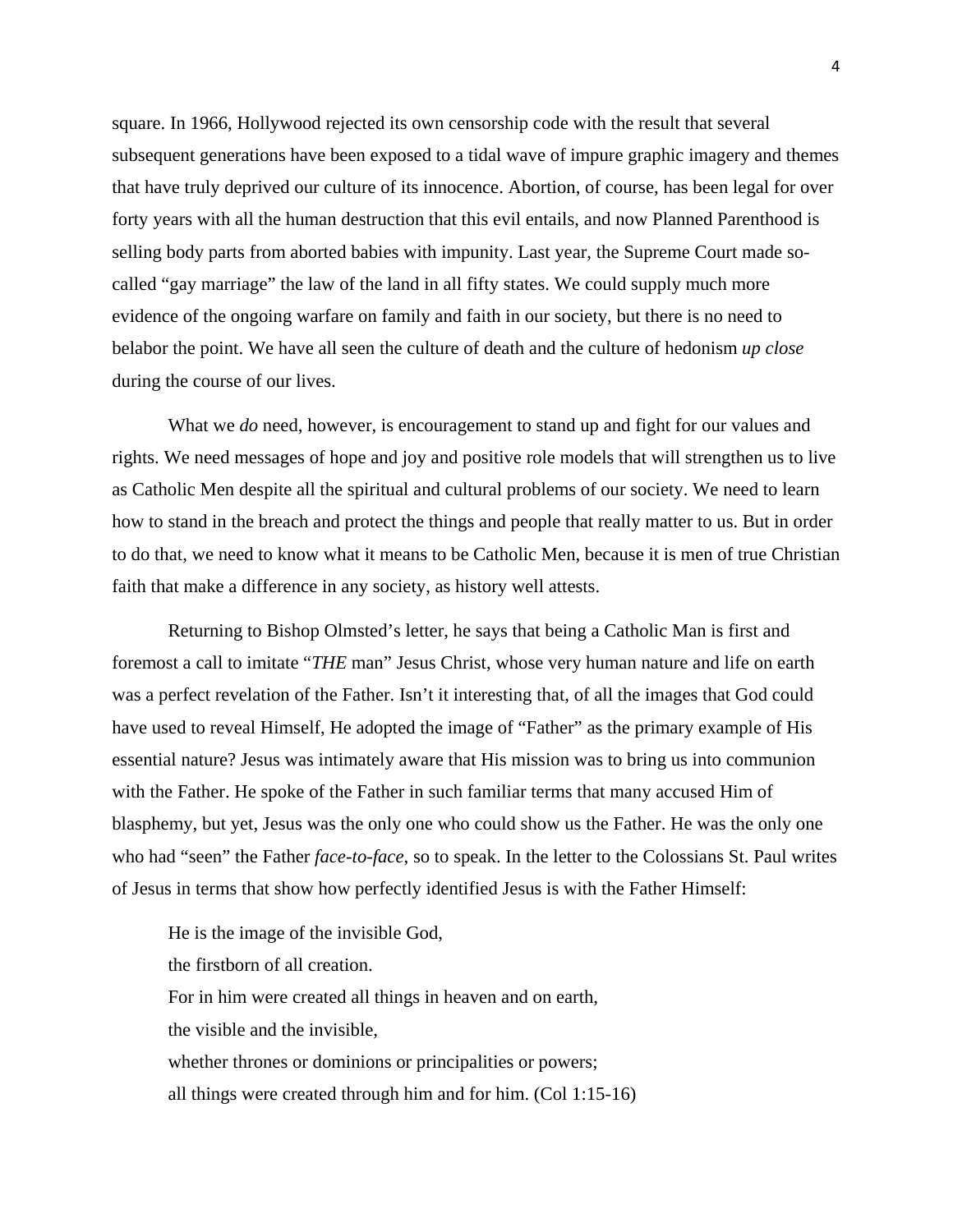Indeed, it is in the very acts of Creation and Redemption that Jesus is identified with the Father.

The revelation of the Father's identity began very early in the Bible, in Exodus, Chapter 3, when Moses asked God to reveal His divine Name. We are all familiar with the passage about the Burning Bush in which God called Himself, "I Am," or in some translations, "I Am Who Am." In essence, God gives Himself a fatherly title by using this term. He tells us that He is the source of life, the generator of life, and the sustainer of life, both spiritual and physical. He is, in essence, *Life itself*, and all living beings derive their life from Him. As a testimony to this, from the very first verse of the Book of Exodus (Ex 1:1), God calls the people of Israel His "children" and accompanies them in various ways during their wandering in the desert.

Many are surprised to discover that Jesus too calls Himself "I Am" in numerous places in the New Testament, but this is deliberate on His part. In order to identify Himself as fully as possible with the God of Israel, Jesus referred to Himself as "I Am" at the very moment when He was being interrogated by the High Priest in Mark's Gospel (14:62), and there are many other ways in which He shows His union with the Father. It was in the Gospel of John, however, that He fully manifested Himself as the one perfectly united to the Father and the one who would reveal the Father to the world.

There are seven "I Am" titles in this beautiful Gospel, which are worth repeating. We have all heard these titles many times in the liturgy although we may not have known that they are all found in one Gospel: I am the bread of life (John 6: 35, 48); I am the light of the world (8: 12, 9:5); I am the gate of the sheep (10:9); I am the good shepherd (10:11); I am the resurrection and the life  $(11:25)$ ; I am the way, the truth, and the life  $(14:6)$ ; I am the true vine  $(15:1)$ . Seven, of course, is the biblical number for perfection, which was another way of revealing Jesus' total identity with the Father. The most shocking and direct statement that Jesus made about His union with the Father is also found in John's Gospel (8:58) when he claimed: "Before Abraham was, *I am.*" Jesus alone is the total and perfect revelation of the Father.

This Jesus, our Lord and Savior, is therefore equal to and one with God the Father. He is the same Source of our life, our holiness, and our strength. And for that very reason, He is our very identity as Catholic Men. Bishop Olmsted explains this dynamic so beautifully:

Only in Jesus Christ can we find the highest display of masculine virtue and strength that we need in our personal lives and in society itself.… The Father sent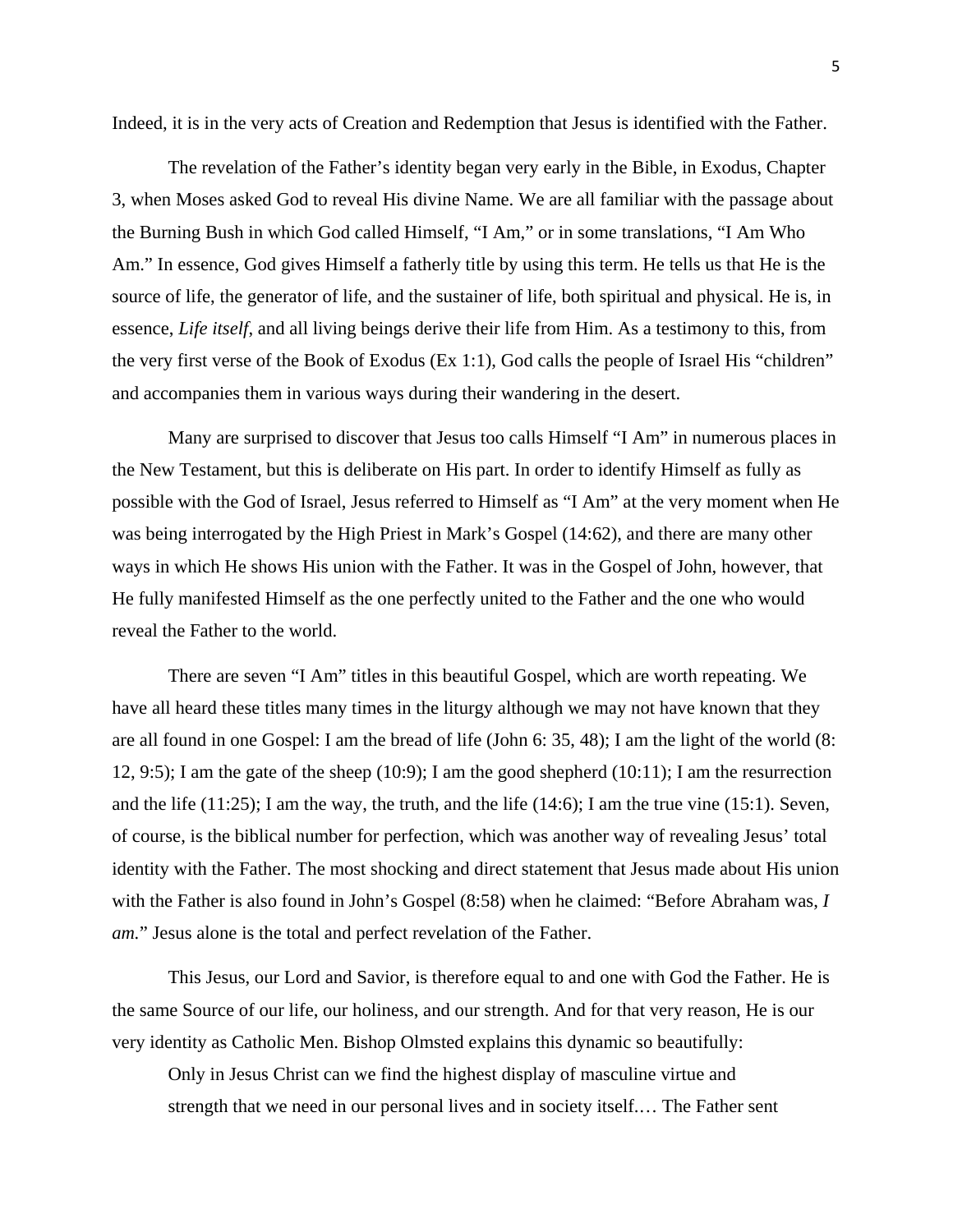his Son to reveal what it means to be a man, and the fullness of this revelation becomes evident on the Cross. He tells us that it was for this reason that He came into the world, that it is his earnest desire to give himself totally to us. Herein lies the fullness of masculinity; each Catholic man must be prepared to give himself completely, to charge into the breach, to engage in spiritual combat, to defend women, children, and others against the wickedness and snares of the devil!

It is only Jesus who reveals to us who we are and who we are called to be. Jesus draws into the life of the Father through the process of transformation from the values of this world to the values of the Kingdom, a transformation that can only happen through Jesus Christ.

With Jesus as our source of "masculine virtue and strength," we are able to see through the false "heroes" that the secular culture proposes to men as worthy of imitation. One of my favorite passages in Bishop Olmsted's letter is where he points out how utterly empty as a model for manhood is the image of James Bond – the famous Agent 007 – who is no doubt familiar to all of us. This fictional spy, however, is actually *an anti-hero* according to the deepest values of Christianity. He lives without any obvious moral scruples; he is intensely promiscuous; and his life is one of unrelenting excitement, lack of attachment, and irresponsibility. There is even a great irony in his name, "Bond", because, in fact, *he has no bonds or commitments at all* – except to himself. When men adopt this model of manhood, there is no wonder that our society has so many breaches in its walls.

 How different is the man who models himself on the masculine example of Jesus Christ! In Him we learn our identity, we discover strength for our commitments, we learn to sacrifice ourselves for others, and we are able to grow in virtue because of our bonded relationship with the Father. Bishop Olmsted notes again:

Simply put, our identity is caught up in the identity of the eternal Son of God.… When we speak of conversion, we are speaking about an acceptance of and growth into this identity. When we speak about sin, we are speaking of all that takes us away from our identity as beloved sons of the Father. Since this is our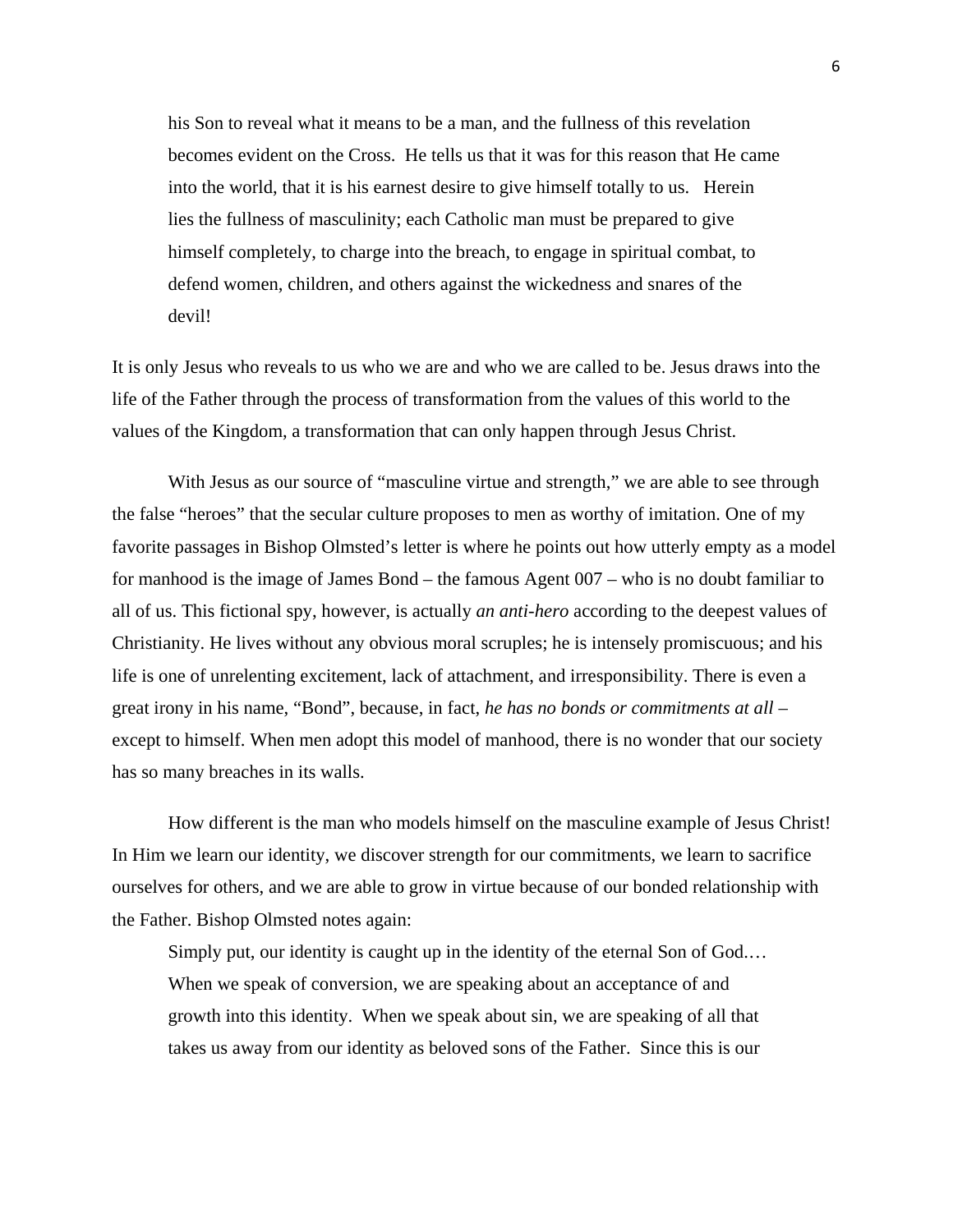identity – being beloved sons of God the Father – is it surprising that the devil is waging a fierce battle on masculinity and fatherhood in our day?

The devil, indeed, does not want virtuous men standing in the breach to defend the innocent and the sacred. He does not want the moral strength of Christ-like fatherhood and manhood to come against him. He does not want to be opposed by men who know how to "fight the good fight of faith." (1 Tim 6:12) If the devil has gained strength in the sinful structures of modern society, it is simply because godly men have abandoned the battlefield. But we are called by our Church to return to the battlefield with renewed strength and fervor.

Thankfully, in this effort we are not alone. In addition to Christ Himself, we also have the examples of the many heroic saints of our Faith to accompany us on our journey to Heaven. As Jesus is the perfect image of the Father, so the saints are images of Jesus that the Church proposes to us for inspiration and encouragement. Bishop Olmsted says that each of us should have a patron saint or even a personally-chosen saint whose example of virtue and heroism appeals to us. The saints become our friends and *companion soldiers* in the battles of life. They prove to us that there are many paths to holiness. The saints speak to us and inspire each of us in different ways, often according to our particular personalities and interests. They are ongoing gifts of the Holy Spirit to the Church in every age, and the Church will never be lacking in heroic models of sanctity.

 Even today we don't have to look far for saints. Many of you will remember the Internet video from this time last year which showed the brutal beheading of twenty-one Christian men from Libya who were martyred for no other reason than their belief in Jesus Christ. The brother of one of the martyrs afterward relayed the story of what his mother had said, *when asked what she would do if she ever met the man who had beheaded her son*. "My mother, an uneducated woman in her sixties, said she would ask [this man] to enter her house and ask God to open his eyes because he was the reason her son entered the kingdom of heaven."<sup>1</sup> The martyr who refused to renounce Christ in the face of a threat of death obviously learned a heroic love for Christ from a woman with such great charity. Surely we must recognize the authority of parental

 $\overline{\phantom{a}}$ 

<sup>&</sup>lt;sup>1</sup> Kathryn Jean Lopez, *National Review*, "Heaven in the Face of Hell," February 23, 2015.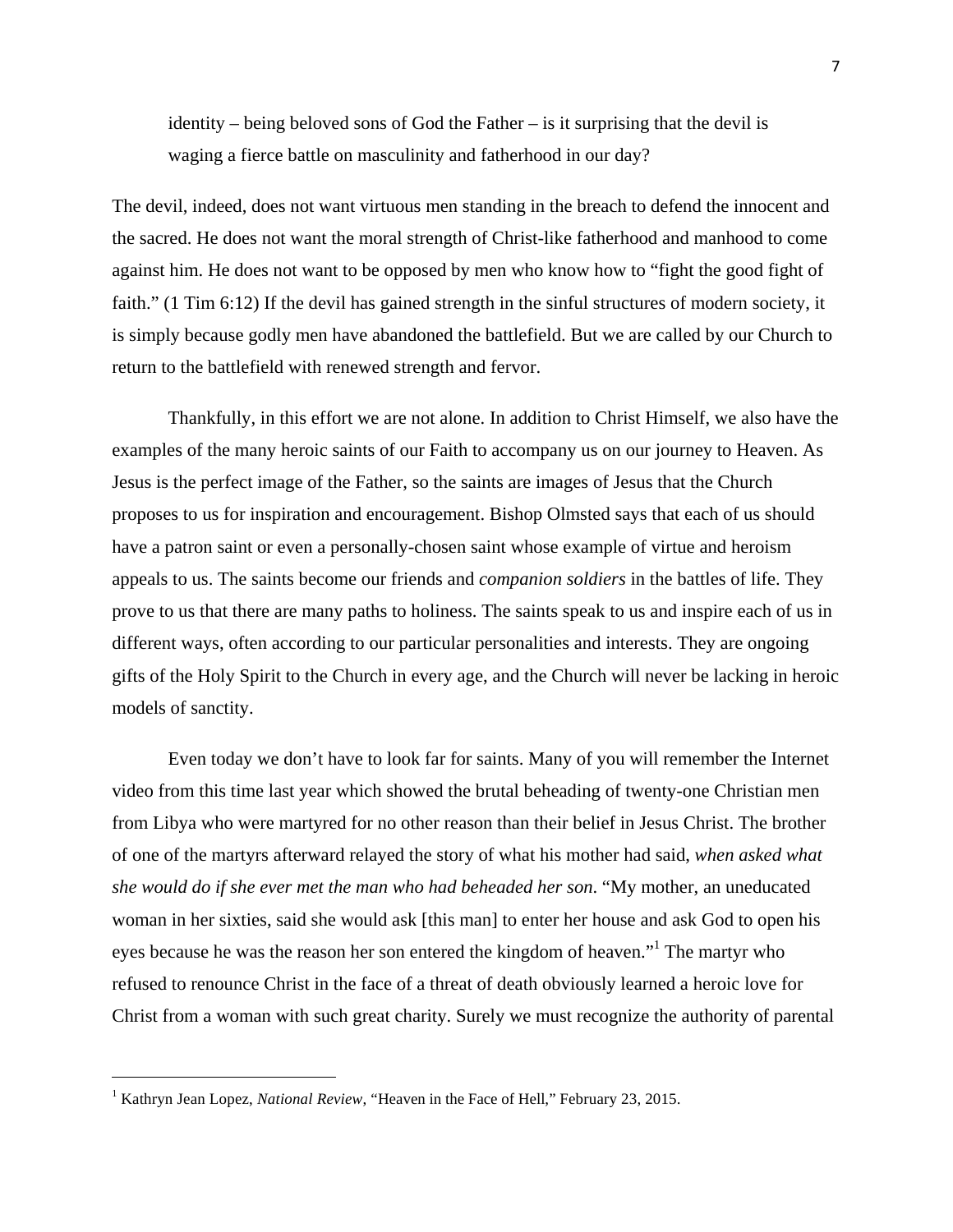holiness behind the martyrdom of that man. We, as natural and spiritual fathers, are called to have *that kind of impact* on the souls entrusted to our care.

 Do you have patron saints, dear brothers? My parents did me the great honor of naming me after one of the twenty-six martyrs of Nagasaki, who were among the first missionaries to evangelize Japan after St. Francis Xavier in the 16<sup>th</sup> century. St. Felipe de Jesus has always been a great source of inspiration to me and assistance in my priestly ministry, especially as regards areas of evangelization. He has helped me to maintain a strong missionary spirit in my priestly work. In 1998, I visited the site of his martyrdom in Japan, and I shall never forget the inspiration I drew from his example of total sacrifice of self for others at that place. If you do not have a patron saint from birth, you can and should choose one for your particular mission, for your particular battle. And thankfully, there are so many examples of saints, *both canonized and not*, who may serve as inspiration and encouragement to us in our vocations.

 Now, the core of Bishop Olmsted's letter has to do with *our ability to maintain our personal identity in Christ*. Thankfully, there is no mystery in this. No heroics are needed other than the commitment to remain faithful to Christ by staying close to the sources of holiness that have been handed down to us through the Church. The Church's means of sanctification not only *make us holy* by our participation in them but also *increase our desire to be holy*. The sacraments, the Scriptures, the saints, and the devotional life of the Church – all these gifts of holiness are given to us, freely, in order to sanctify us and fill us with the very life of God. They also remind us that we do not achieve Heaven by our own virtue. We achieve it by fidelity to Christ on a daily basis. I love St Augustin's prayer to the Holy Spirit: **Breath in me, Oh Holy Spirit..**

 Bishop Olmsted outlines seven "Practices of the Committed Catholic Man," which I present to you both as an encouragement and as a challenge. Even though faith in Christ does not usually require the heroic deeds of the martyrs, *daily fidelity* to Christ is nonetheless difficult. It requires commitment and persistence. It leads to a purification of heart, mind, and will – through grace – over a long period of time. Holiness is not the work of a day, it is the fruit of a lifetime of fidelity. The letter outlines five daily or weekly practices and two monthly practices that communicate grace and sustain the souls of anyone who is faithful to them. We can feel Bishop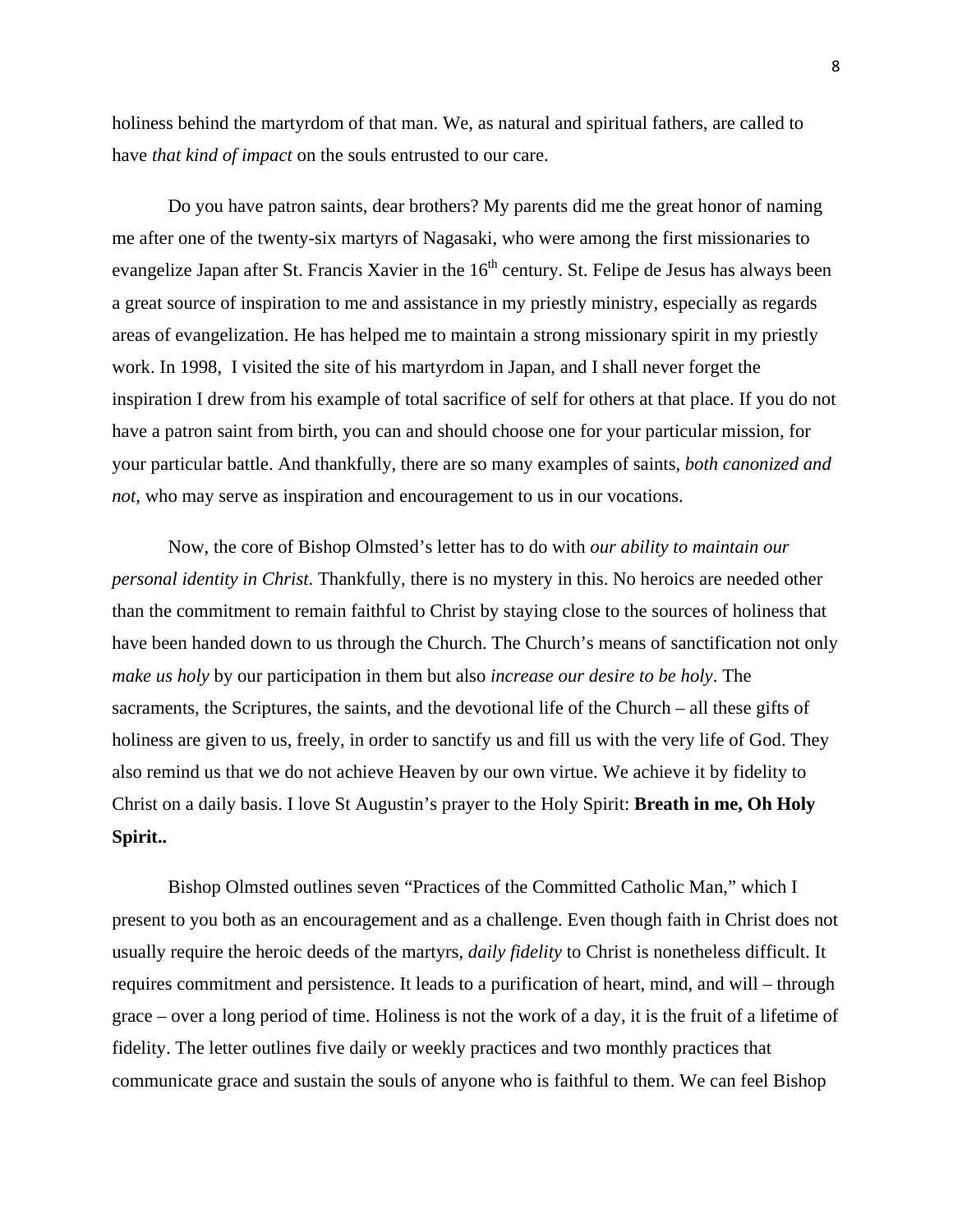Olmsted's enthusiasm when he says, "If these practices are not (yet) part of your life, *start now!*" And that is good advice! The seven practices are the following:

- 1. **Pray every day** every Catholic Man's life has room for prayer, but not every man is committed to praying. It is only by a daily commitment to prayer in some form or another that we grow in familiarity with the Lord and enter into the life of the Father.
- 2. **Examine your conscience** the daily review of our inner life at the end of the day has helped more than one Catholic Man to grow both in sensitivity to his own sinfulness and to the workings of the Holy Spirit in his life. It is a necessary practice for all of us, myself included, and it leads, in time, to a profound self-awareness in Christ.
- 3. **Go to Mass**  needless to say, this is one of the most fundamental commitments of our lives of faith. Holy Mass is the most direct participation in the Life of Christ and His sacrifice on Calvary that we can experience, and it is utterly necessary for our sanctification. Bishop Olmsted reminds us that "The Mass is a refuge in the Spiritual Battle, where Catholic men meet their King, hear His commands, and become strengthened with the Bread of Life."
- 4. **Read the Bible** the Word of God is a source of spiritual life and strength that we neglect to our own detriment. Each day or at least several times a week we should seek inspiration from the pages of Scripture in order to be more fully acquainted with the Living Word of God. As St. Jerome said: "Ignorance of Scripture is ignorance of Christ."
- 5. **Keep the Sabbath** here the Bishop is calling for a much-needed renewal of our concept of holy rest and reverence for the law of God which is so easily set aside in our activityoriented society. Fidelity to the Sabbath allows us to deepen our relationships with God and with our families.
- 6. **Go to Confession** it is recommended to participate in the Sacrament of Confession on a monthly basis. It is a healing and strengthening force in our ongoing battle against sin, and those who remain faithful to the practice of frequent confession will reap the fruit of their fidelity in lives of greater virtue and purity.
- 7. **Build fraternity with other Catholic Men** in the Book of Genesis, God said that "Man is not meant to be alone," (Gen 2:18) and this has perhaps never been more true than in the modern age when so many forces divide us and privatize our lives. Companionship with brothers in the Faith truly strengthens us and keep us striving for the ideals of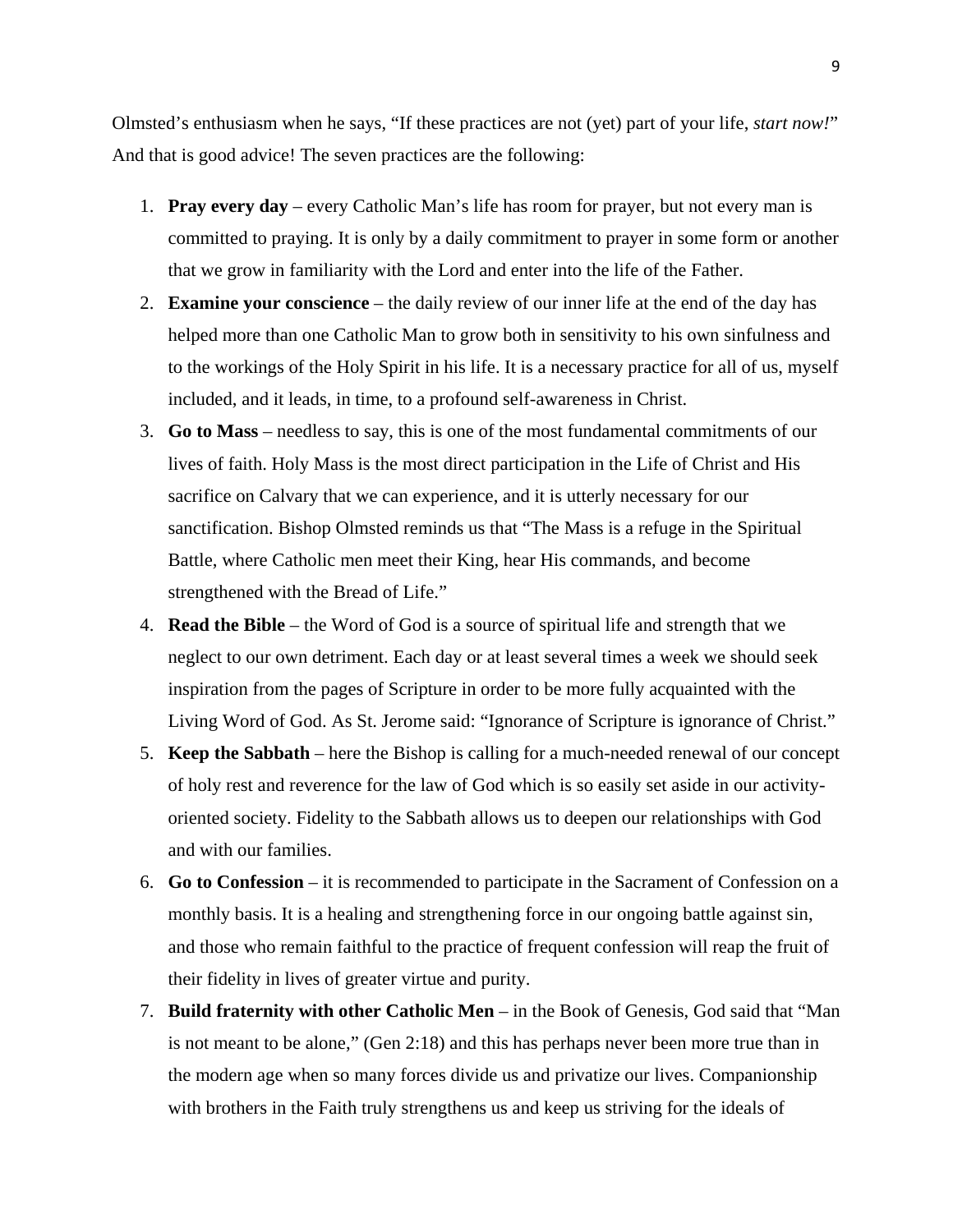Catholic manhood. What you are doing in this conference, brothers, is such a blessing. I pray that you will leave this conference fortified by your fraternal sharing and more equipped to fight the spiritual and cultural battles that lay ahead of us.

As a final comment on Bishop Olmsted's letter: Did you notice how Bishop phrased his seven practices as *commands* instead of *suggestions*?! There is good reason for that. The Bishop is not afraid to challenge us and to speak forcefully to men about "doing what is right." He knows that true men of faith will "step into the breach" and respond to the many challenges that lie before us in church and society. He trusts your God-given gift of faith, and so do I! As all warfare requires courage, I exhort you to "be not afraid!" of the sacrifices required to go through the sometimes painful transformation of your manhood from the values of the world to the values of the Kingdom. It is Christ our King who leads us, and we have nothing at all to fear when following Him.

I will conclude this talk, dear brothers, with a challenge of my own. In fact, it comes from St. John Paul II who often issued this call to *authentic Christian heroism* during the many World Youth Day celebrations that he held throughout his long pontificate. Let this challenge always echo in your hearts and minds as well as in your life of Christian service to the souls God has entrusted to your care. The Holy Father said,

Never, ever settle for less than the spiritual and moral greatness with which, by God's grace, you are capable. Don't ever settle for anything less than that. You will fail. But that is no reason to lower the bar of expectation. Get up, dust yourself off, seek reconciliation and forgiveness, and go forward, more attuned to the grace of God in your life. But don't lower the bar. Never settle for anything less than the spiritual and moral grandeur that is nascent in you, and that the cross of Christ makes available to you through the grace of the Holy Spirit.<sup>2</sup>

The spiritual and moral greatness that St. John Paul speaks about is nothing less than the heroic Catholic Manhood that you strive for daily.

 $\overline{a}$ 

<sup>&</sup>lt;sup>2</sup> George Weigel, "The Spiritual Fatherhood of John Paul II", Ethics & Public Policy Center,  $4/9/2015$ . http://eppc.org/publications/thespiritualfatherhoodofjohnpaulii/.